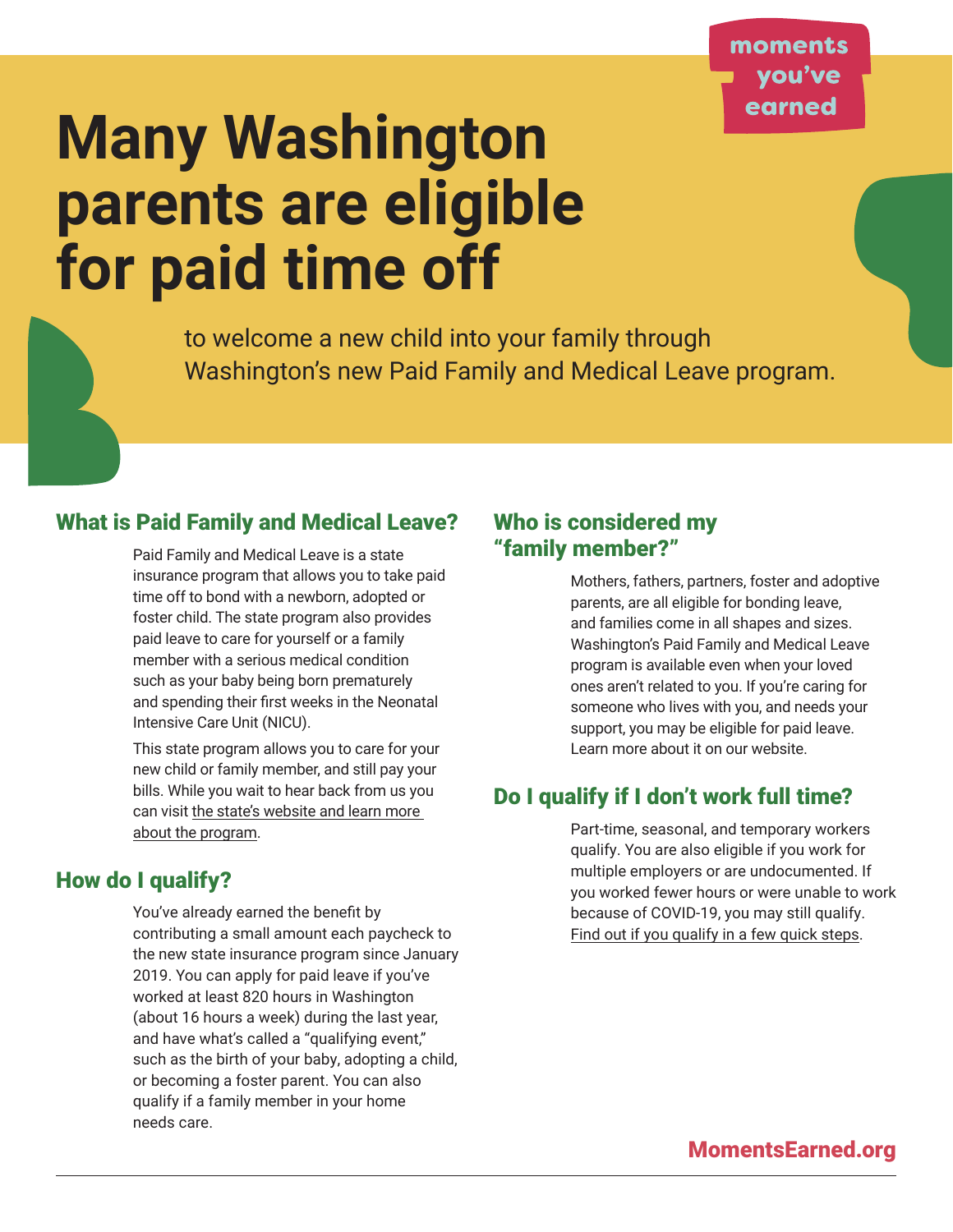## How much time can I take?

- Parents and caregivers qualify for up to 12 weeks of paid leave to bond with a new baby or child. Bonding during the first weeks is important for your child's development and your wellbeing.
- If you give birth to a baby, you qualify for up to 16 weeks of combined medical and family leave. An additional two weeks is possible if you have serious medical issues because of your pregnancy.
- You can take the benefit at any point during the first year of the child's life, and you do not have to take it all at once. You can also spread the benefit throughout the child's first year.

## How do I apply?

Applying for government benefits can be confusing. Trained communitybased partners are here to help. These partners offer safe, private help so you can apply for paid leave. They will help you complete the application and make sure you have the forms you need to prove the birth, adoption, or placement. To apply for the program directly, go to: [paidleave.wa.gov/apply-now/](http://paidleave.wa.gov/apply-now/).

## When should I apply?

You must wait until after the child is born, adopted, or placed in your home to apply for paid leave. Our community partners listed below can help you plan to apply and start your application for paid leave. If you qualify, your payments will include pay starting from the date you became eligible. It takes about two to three weeks to get your first payment.

#### **For help or for more information, contact organizations in Pierce County:**

**Answers Counseling**  Karla Cain, [Karlacain@answerscounseling.org](mailto:Karlacain@answerscounseling.org)

**Asia Pacific Cultural Center (APCC)** Faaluaina Pritchard, [faaluaina@asiapacificculturalcenter.org](mailto:faaluaina@asiapacificculturalcenter.org);

Lupe Talamoni, [lupe@asiapacificculturalcenter.org](mailto:lupe@asiapacificculturalcenter.org)

**Children's Home Society of Washington** Gina Cabiddu, [Gina.cabiddu@chs-wa.org](mailto:Gina.cabiddu@chs-wa.org)

**Greater Destiny Church** Joi Taylor, [Greaterdestinychurch@outlook.com](mailto:Greaterdestinychurch@outlook.com)

**Greentrike** Rod Nash, [rnash@playtacoma.org](mailto:rnash@playtacoma.org)

**Korean Women's Association**  Suzanne Park, [SPak@kwacares.org](mailto:SPak@kwacares.org)

**MultiCultural Child Family & Hope Center**  Gail Neal, [Gneal@mcfhc.org](mailto:Gneal@mcfhc.org)

**Multicultural Self-Sufficient Movement**  Mandy Ma; [hmamandy@yahoo.com](mailto:hmamandy@yahoo.com)

**Greater Destiny Church** Joi Taylor, [Greaterdestinychurch@outlook.com](mailto:Greaterdestinychurch@outlook.com)

**Step by Step Family Support Center**  Krista Linden, [kristalinden@](mailto:kristalinden@stepbystepfamily.org) [stepbystepfamily.org](mailto:kristalinden@stepbystepfamily.org)

**Tacoma-Pierce County Health Department Maternal and Child Health Programs, Black Infant Health Team and Perinatal Collaborative of Pierce County** Susan Pfeifer, [spfeifer@tpchd.org](mailto:spfeifer@tpchd.org)

**Tacoma Recovery Café**  Roxy Magno; [rmagno@mcfhc.org](mailto:rmagno@mcfhc.org)

**United Way of Pierce County** Taylor Rowell, [taylorr@uwpc.org](mailto:taylorr@uwpc.org)

#### **In Yakima County:**

#### **Asian Pacific Islander Coalition-Yakima**

Dori Peralta Baker, [doribaker2020@gmail.com;](mailto:doribaker2020@gmail.com) Paul Tabayoyon, [pjtabayoyon@gmail.com](mailto:pjtabayoyon@gmail.com)

**Easterseals Washington** Cathy Bisaillon, [cathyb@wa.easterseals.com](mailto:cathyb@wa.easterseals.com) Tomi Barragan, [tbarragan@wa.easterseals.com](mailto:tbarragan@wa.easterseals.com) Lynette Gutierrez,

[LGutierrez@wa.easterseals.com](mailto:LGutierrez@wa.easterseals.com) Dena Adkins, [Dadkins@wa.easterseals.com](mailto:Dadkins@wa.easterseals.com)

**EPIC Early Learning Programs** Celia Nava, [celias@epicnet.org](mailto:celias@epicnet.org) [mariab@epicnet.org](mailto:mariab@epicnet.org)

**La Casa Hogar** Enriqueta Flores, [Enriqueta@lacasahogar.org](mailto:Enriqueta@lacasahogar.org)

Angelica Reyes Mejia, [angelica@lacasahogar.org](mailto:angelica@lacasahogar.org)

Cristina Arellano, [cristina@lacasahogar.org](mailto:cristina@lacasahogar.org)

Andrea Hernandez Romero, [andrea@lacasahogar.org](mailto:andrea@lacasahogar.org)

Maria Ines Lozano, [mariaines@lacasahogar.org](mailto:mariaines@lacasahogar.org)

**Nuestra Casa** Caty Padilla, [caty@nuestracasawa.org](mailto:caty@nuestracasawa.org)

**Opportunities Industrialization Center**  Adrianne Garner, [A.G@YVOIC.org](mailto:A.G@YVOIC.org)

**People For People** Stacy Kellogg, [skellogg@pfp.org](mailto:skellogg@pfp.org)

**Save the Children** Faviola Ochoa, [fochoa@savechildren.org](mailto:fochoa@savechildren.org)

**United Way of Central Washington** Neiri Carrasco, [neiri@uwcw.org](mailto:neiri@uwcw.org) Suzy Diaz, [Diaz\\_S@heritage.edu](mailto:Diaz_S@heritage.edu)

**West Valley School District** Minerva Pardo, [pardom@wvsd208.org](mailto:pardom@wvsd208.org)

**Yakima Neighborhood Health Center** Rhonda Hauff,

[Rhonda.hauff@ynhs.org](mailto:Rhonda.hauff@ynhs.org) Michelle Sullivan,

[Michelle.sullivan@ynhs.org](mailto:Michelle.sullivan@ynhs.org) Blanca Arroyo,

[Blanca.arroyo@ynhs.or](mailto:Blanca.arroyo@ynhs.or)